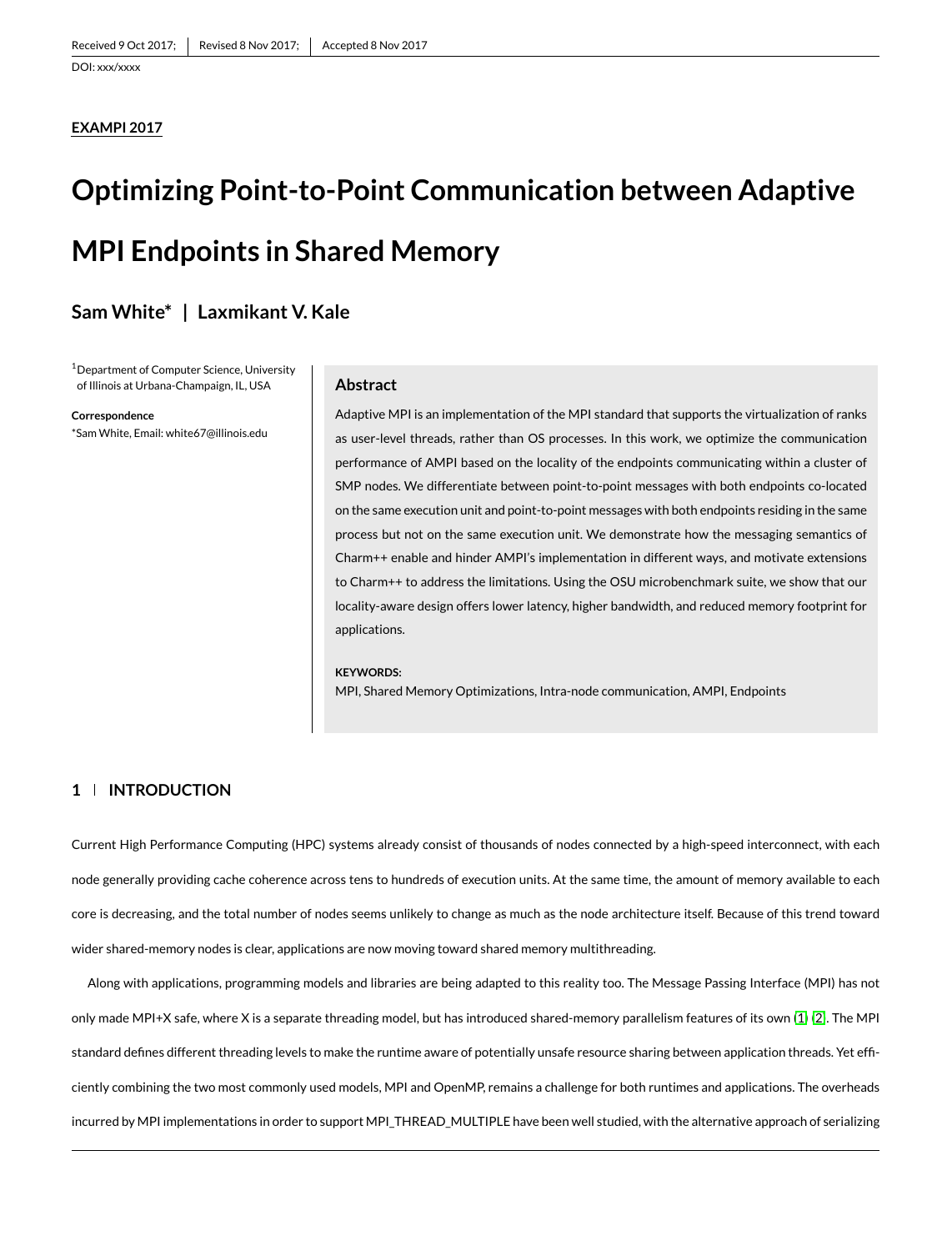around communication having obvious drawbacks [\(3\)](#page-17-2). Incremental improvements have been made to MPI implementations to improve hybrid performance [\(4\)](#page-17-3) [\(5\)](#page-17-4), but recent work has shown that restrictions to MPI's messaging matching semantics may be needed to scale MPI+X applications to current and future node architectures [\(6\)](#page-17-5).

In this work we extend and optimize Adaptive MPI (AMPI) [\(7\)](#page-17-6), a threaded implementation of the MPI standard, to take advantage of wider shared-memory nodes using the constructs exposed by its underlying runtime system, Charm++ [\(8\)](#page-17-7). To this end, we examine AMPI's current performance on SMP clusters, optimize its message passing schemes to take advantage of user-space shared memory, and demonstrate the benefits of these optimizations using micro-benchmarks. In the context of this work, AMPI can be thought of as a restricted implementation of the MPI endpoints proposal [\(9\)](#page-17-8) in which all endpoints are statically created as a part of MPI\_COMM\_WORLD. While some of our optimizations are particular to Charm++'s runtime system, other optimizations we employ are more broadly applicable to any threaded MPI implementation or any implementation of the MPI endpoints proposal.

# **2 BACKGROUND**

Adaptive MPI (AMPI) is an implementation of the MPI standard on top of Charm++ and its adaptive runtime system. AMPI currently supports the MPI-2.2 standard, and has support for most of MPI-3.1's features, such as non-blocking collectives, distributed graph virtual topologies, neighborhood collectives, large counts, and request-based RMA, with other features under development. AMPI lets users recompile preexisting MPI applications using its compiler wrappers and profit from its high-level runtime-automated features such as overdecomposition, communication/ computation overlap, dynamic load balancing, and automatic fault tolerance. AMPI has mostly been used by applications suffering from dynamic load imbalance which is often complicated to implement in a scalable fashion inside an application or library [\(10\)](#page-17-9). AMPI's virtualization support has also been used to simulate application performance on various hardware system designs [\(11\)](#page-17-10) [\(12\)](#page-17-11).

In AMPI, the number of ranks in MPI\_COMM\_WORLD is a runtime parameter separate from the number of execution units. The ranks of MPI\_COMM\_WORLD are implemented as light-weight user-level threads, rather than as OS processes. User-Level Threads (ULTs) are used to allow fast context-switching between multiple ranks on an execution unit. The Charm++ runtime system schedules user-level threads in a non-preemptive manner based on the availability of messages for them. This leads to adaptive overlap of the communication of some ranks with the computation of others on the same execution unit. The Charm++ runtime system also provides mechanisms for migrating threads across the cores and nodes of the system. AMPI makes this migration of ranks transparent to users, who need only link with AMPI's Isomalloc memory allocator. Charm++'s support for measurement-based dynamic load balancing is available to AMPI users, as is the ability to perform coordinated migrations to storage (checkpoints) and to restart automatically from them without user or job scheduler intervention, possibly on a different number of cores.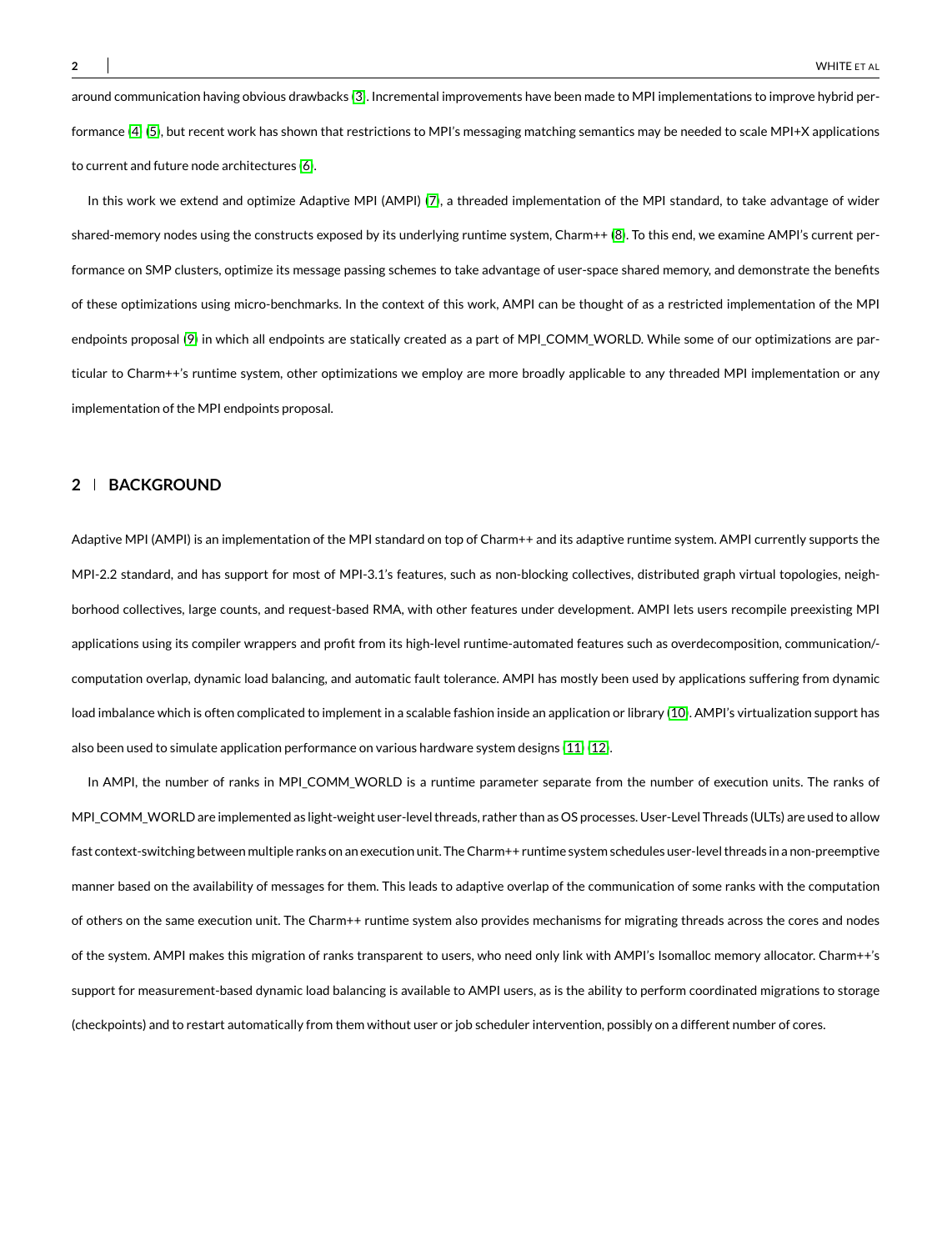The only drawback to the ranks-as-threads model is that it requires the application to not use global or static variables or to otherwise privatize them. Global and static variables are defined per OS process, and so are shared by all the AMPI ranks in a given process. Previous work has demonstrated how to manually convert existing codes and explored different automated approaches to solving the problem with compiler and runtime support [\(13\)](#page-17-12).

Charm++ programs can be built and run in what is called 'SMP mode', in which one OS process is launched over multiple cores, with worker threads running the Charm++ scheduler on  $n-1$  cores and a dedicated communication thread running on one core. Running in SMP mode provides some of the benefits of high-level, persistent multithreading to Charm++ applications, without requiring changes to the applications themselves. The difference between SMP and non-SMP mode is transparent to many Charm++ applications, though Charm++ provides some explicit interfaces to optimize for SMP mode and to safely call into non-thread-safe libraries. Charm++ applications often perform best at large scales in SMP mode and often run with one OS process either per node or per socket. Previously, AMPI has been able to run on the SMP mode of Charm++, but has not been explicitly optimized for it. In this work, we explain the shortcomings of Charm++'s messaging semantics for an MPI implementation and then optimize AMPI's point-to-point communication routines for SMP clusters. The rest of the paper is organized as follows: in section 3 we motivate the need for explicit changes to AMPI, in section 4, we profile the existing implementation of AMPI to guide our optmizations, in section 5 we describe a series of optimizations to AMPI, in section 6 we show micro-benchmark results for our new shared memory-aware design, and we conclude by summarizing our results and suggesting future extensions of this work.

#### **2.1 Related Work**

Existing MPI implementations use different protocols to optimize for communication between ranks on the same hardware node. One method is to statically allocate intermediate buffers in shared memory, and to copy in and out the message payload data from these buffers. This method is used because registering shared memory pages across processes can be expensive compared to the cost of memory copy operations. Thus, MPI libraries reuse the same shared buffers for multiple operations. The copy-in/copy-out approach has also been optimized for High Bandwidth Memory and huge page sizes [\(14\)](#page-17-13). For large messages, however, the cost of copying data becomes greater than that of dynamically registering and deregistering the memory, so most MPI implementations use kernel-assisted interprocess copy mechanisms to achieve 'zero copy' transfers, which copy directly from the user's send buffer to the user's receive buffer. SMARTMAP provided lightweight support for physical-address copies in the Catamount kernel [\(15\)](#page-17-14), while other examples of kernel-assisted interprocess copy mechanisms include KNEM, CMA, LiMIC2, and XPMEM [\(16\)](#page-17-15) [\(17\)](#page-17-16) [\(18\)](#page-17-17) [\(19\)](#page-17-18). Our approach differs from these in that AMPI supports multiple virtual ranks in the same shared address space, and so can perform 'zero copy' transfers entirely in user-space.

Other MPI implementations have also included support for direct communication in shared memory. McMPI is an implementation of MPI developed natively in C# with such support [\(20\)](#page-18-0). The PVAS model proposes to eliminate the process boundaries between communication endpoints [\(21\)](#page-18-1). HMPI used a shared heap to accelerate transfers of data allocated on the heap, and included a parallel copy mechanism to further reduce large message latency [\(22\)](#page-18-2). MPC-MPI is, similar to AMPI, a threads-based MPI implementation, and includes support for multiple ranks inhabiting the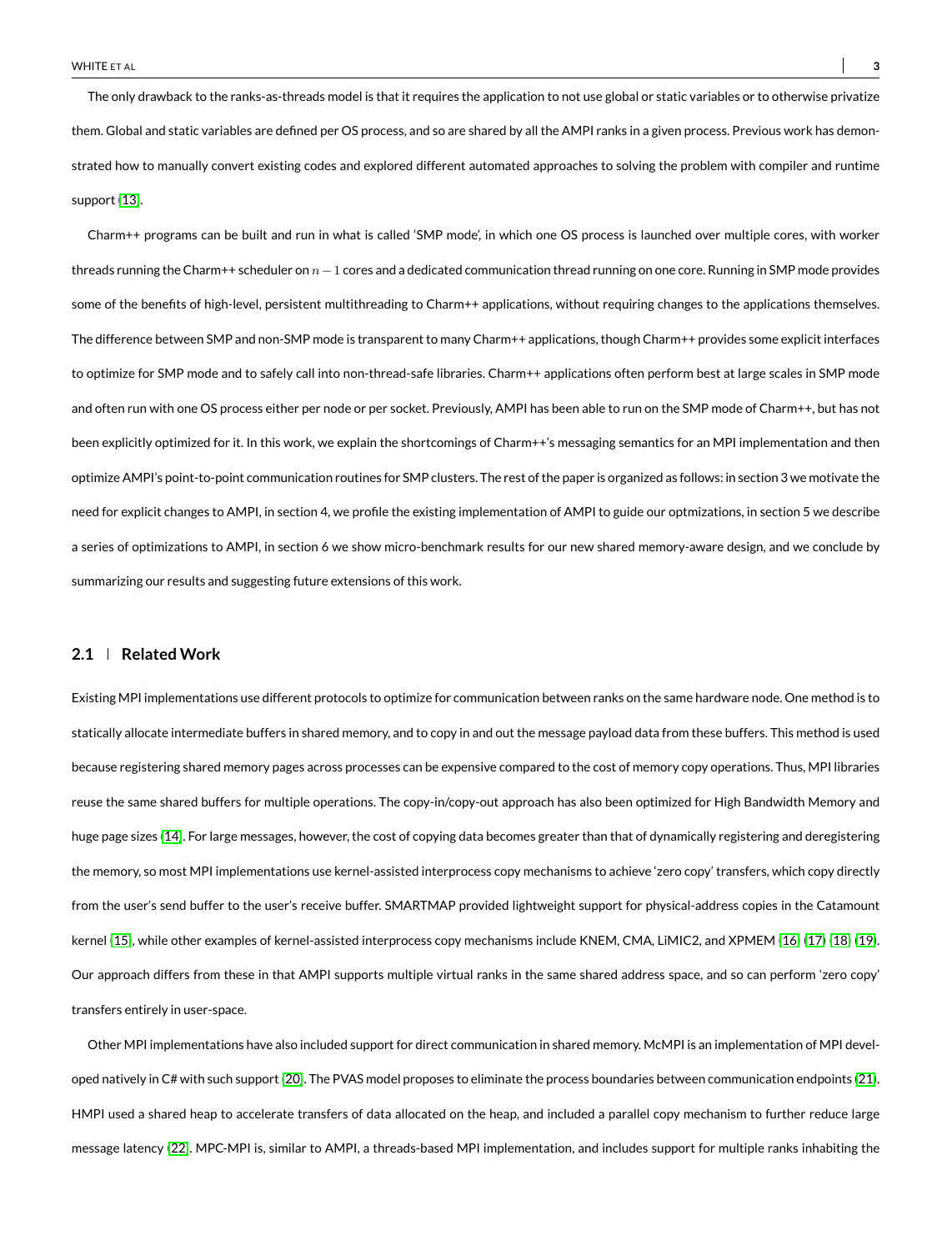same address space [\(23\)](#page-18-3) [\(24\)](#page-18-4). AMPI, HMPI, and MPC-MPI all differ in their high-level features, and so may be targets for users facing different scaling problems. In contrast to the authors of HMPI, our optimizations also work for buffers on the stack. Our approach differs from the authors of MPC-MPI in that we optimize for the case where multiple ranks reside on the same execution unit, in our exploration of different optimizations for messaging in userspace shared memory, and in our focus primarily on message latency and bandwidth rather than memory footprint. Our work is also relevant to any implementation of the MPI endpoints proposal.

#### **3 ADAPTIVE MPI**

# **3.1 Overview**

Adaptive MPI implements the MPI standard on top of Charm++. Charm++ is a C++-based object-oriented parallel programming system with an asynchronous many-task runtime system. Users are responsible for decomposing their application into C++ objects that can communicate via asynchronous remote method invocation and are scheduled in a non-preemptive, message-driven manner. Programmers are encouraged to overdecompose their problem into many more work and data units than there are execution units, so that the communication of some parallel objects can be overlapped naturally with computation of others on the same execution unit. Charm++ also provides infrastructure for migrating objects between address spaces at runtime, and for performing measurement-based dynamic load balancing as well as online fault tolerance.

Adaptive MPI virtualizes the ranks of MPI\_COMM\_WORLD so that users can run with more ranks than execution units. AMPI ranks are implemented as User-Level Threads (ULTs) associated with a Charm++ parallel object. ULTs are fast to context switch and can be co-scheduled by Charm++ alongside other parallel objects, allowing easy access to latency tolerance and overdecomposition in MPI applications. Charm++ also provides support for migrating ULT stacks and any heap memory associated with a ULT across address spaces at runtime for the purposes of load balancing and fault tolerance.

#### **3.2 Shared Memory Mode**

AMPI, just like any other Charm++ application or library, can be built and run on Charm++'s SMP mode. In this mode, illustrated in figure 1, one operating system process is launched with n persistent threads on  $n$  execution units. We define an execution unit as a processing element that can have a thread affinitized to it, i.e. a core or a hyperthread. One thread is dedicated to handling communication, while the remaining  $n-1$  threads run the Charm++ scheduler and have the application's parallel objects executed on them. For messages sent between objects inhabiting the same OS process, the runtime system passes the pointer to the message rather than copying the message or sending it through the Network Interface Card (NIC). The latency of messages passed in shared memory is then that of querying the locality of the recipient object, putting the message pointer in a concurrent queue on the recipient's execution unit, and the recipient dequeuing the message pointer and executing its task.

Even though AMPI already builds and runs on Charm++'s SMP mode, it fails to take advantage of the shared-memory semantics it provides. This is due to conflicting message buffer ownership semantics in MPI and Charm++. In MPI, message buffers are owned by the application. In Charm++,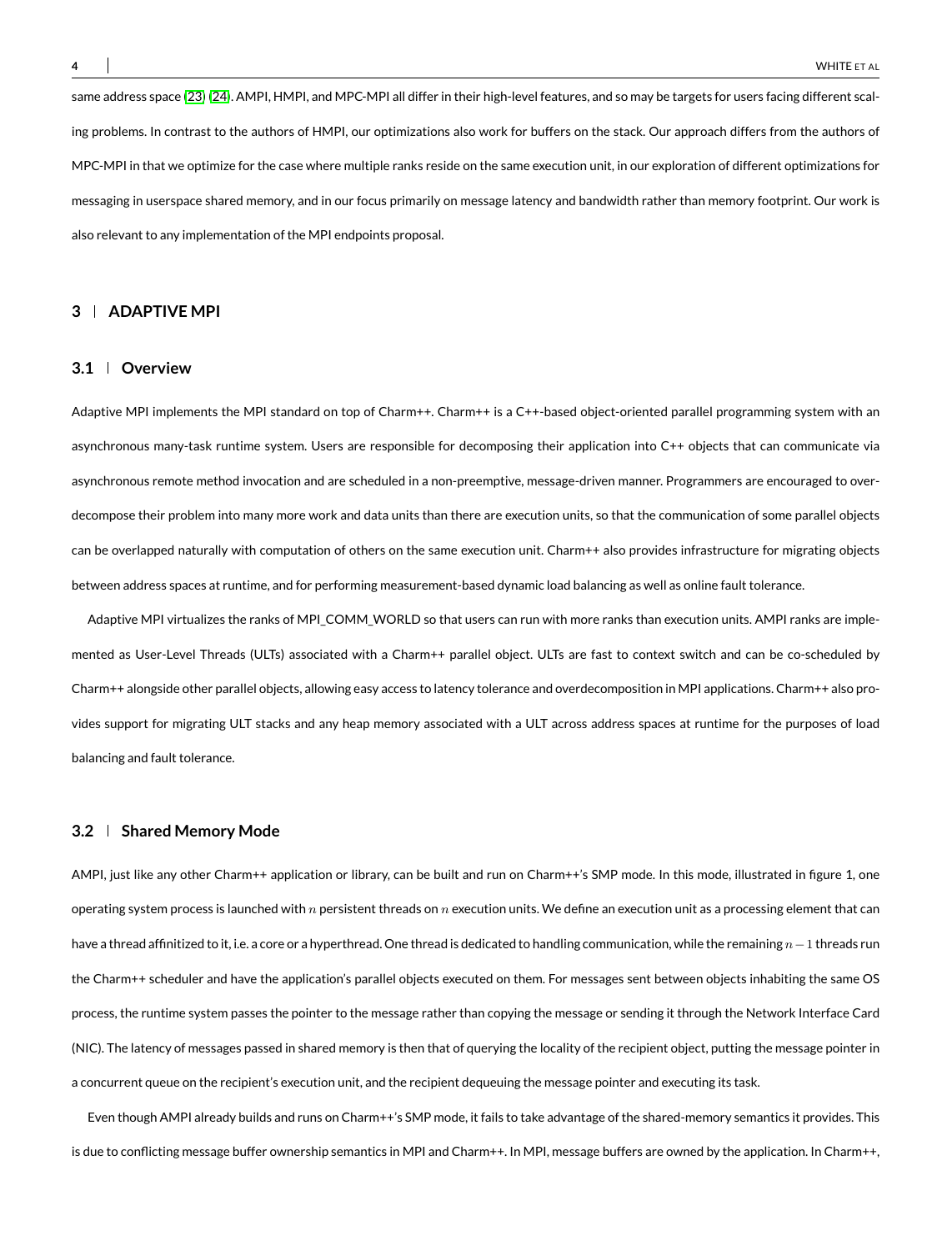

**FIGURE 1** AMPI in SMP mode: this example shows 64 ranks running on a 16-core hardware node, with 1 core dedicated to handling communication. Users can also launch scheduler instances per hyperthread instead of per core. The number of ranks, the number of worker threads per process, and the number of processes are all command line arguments to the program.

messages are first-class objects, with their own metadata encapsulated. The runtime system assumes ownership of messages during a remote task invocation and provides ownership to the recipient object when the task is later executed. Consequently, Charm++ messages enable 'zero copy' messaging only if the application explicitly reuses the message objects in its own data structures. If not, users can pack and unpack data into messages or, more commonly, let Charm++ generate code to do the (de)serialization automatically via parameter marshaling. These semantics dictate that AMPI must always serialize from the sender's buffer into a message, and then deserialize from the message into the user-provided receive buffer on the other end, regardless of the datatype used.

In this paper, among other optimizations, we circumvent the extra copies needed in AMPI for communication within a shared-memory space. This includes communication using derived datatypes, and our method is completely portable without need for kernel-assisted interprocess copy and memory mapping mechanisms.

# **4 PERFORMANCE ANALYSIS**

#### **4.1 Experimental Setup**

We run our experiments on Quartz, a Linux cluster at Lawrence Livermore National Laboratory composed of Intel Xeon E5-2695 ('Ivy Bridge') nodes, each with 36 cores running at 2.1 GHz [\(25\)](#page-18-5). Cori is a Cray XC40 system at the National Energy Research Scientific Computing Center [\(26\)](#page-18-6). We use its Haswell partition, which is made up of Intel Xeon E5-2698 v3 ('Haswell') nodes, each having 32 cores running at 2.3 GHz. We do not use hyperthreading on either system.

We use the OSU Micro-benchmarks suite, version 5.3.2 [\(27\)](#page-18-7). We use the point-to-point latency and bidirectional bandwidth benchmarks, with the following modifications. We increase the maximum message size from 4 MB to 64 MB, and we change the request and status objects used in the non-blocking tests from global variables to local variables, and we combine the separate send and receive request arrays used in the bidirectional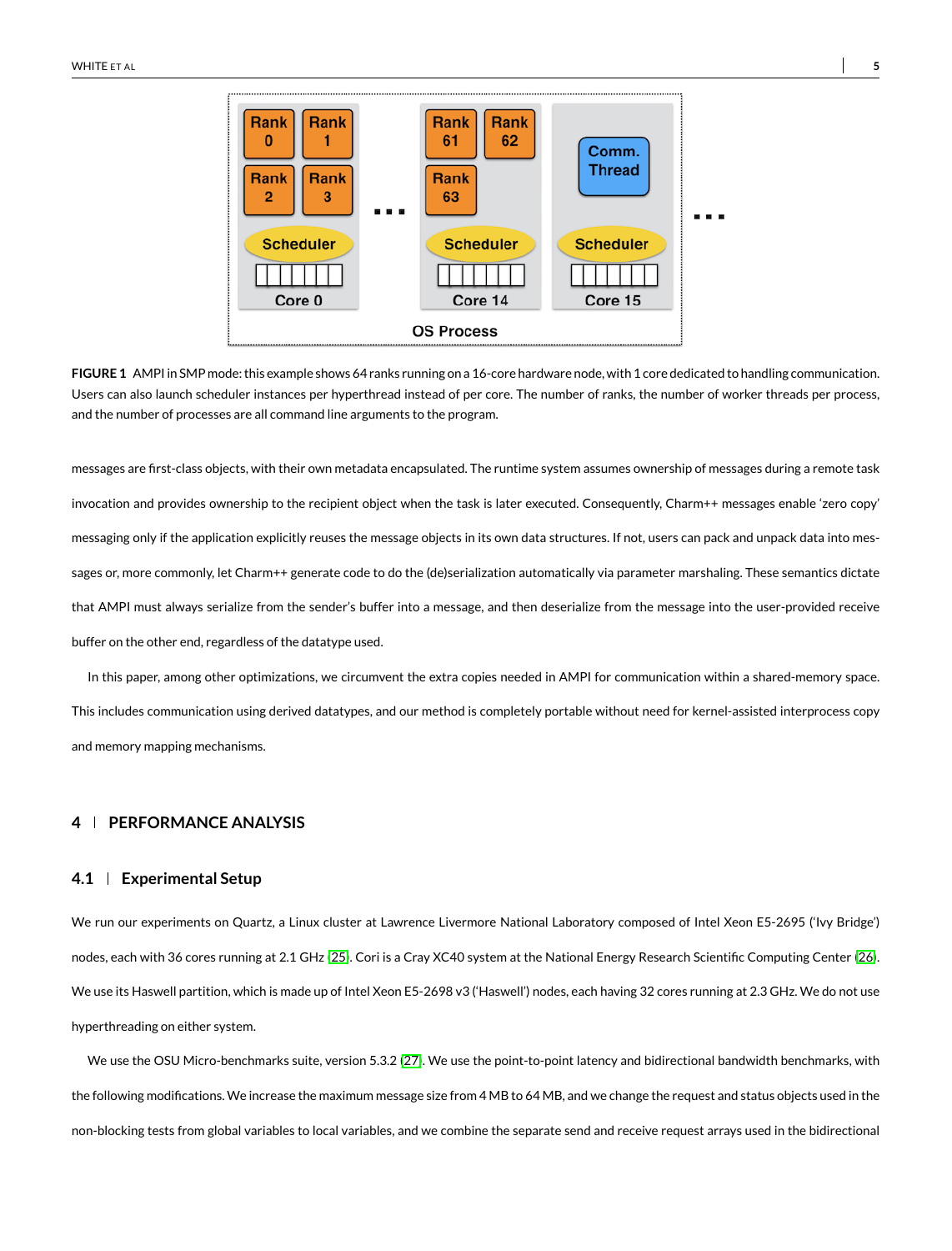

**FIGURE 2** The existing AMPI implementation performs poorly in shared memory. MVAPICH2/2.2 and OpenMPI 2.0 perform the best.

bandwidth test to a single array in order to collapse the two consecutive calls to MPI\_Waitall into a single call to MPI\_Waitall. In general, placing two calls to Waitall back-to-back should be avoided in applications, since it artificially limits the amount of work that the MPI library can complete. All results shown are the average of 10 runs of the OSU benchmark specified.

On Quartz, we use the default Intel compiler, version 16.0.3. We show results for the default MVAPICH2/2.2 implementation as well as the preinstalled OpenMPI 2.0.0 and Intel MPI 2018.0 modules. On Cori, we use the default Intel compiler version 18.0.0.128 and compare against the default Cray MPI implementation version 6.7.0.

All results for AMPI are obtained using SMP mode to expose user-space shared memory between endpoints in the same process. We use 'AMPI P1' to mean both endpoints are co-located on a single execution unit and 'AMPI P2' to denote the case where two endpoints are running on two separate execution units in the same process.

# **4.2 Existing Performance Issues**

We distinguish between messages that are local to a given execution unit, meaning they travel between ranks co-located on the same execution unit, and messages that are local to a given process, meaning they travel between two ranks that reside on different execution units in the same address space. We maintain the distinction because the first case admits optimizations that the second does not.

Figure 2 shows the small message latency on 1 node of Quartz at LLNL for MVAPICH2/2.2, Intel MPI 2018, OpenMPI 2.0, and AMPI. For AMPI we separate the case where two ranks reside on the same execution unit (AMPI P1) and the case where they reside on different execution units in the same process (AMPI P2). We notice that despite having user-space shared memory available to it, AMPI does not perform well compared to the other MPI implementations.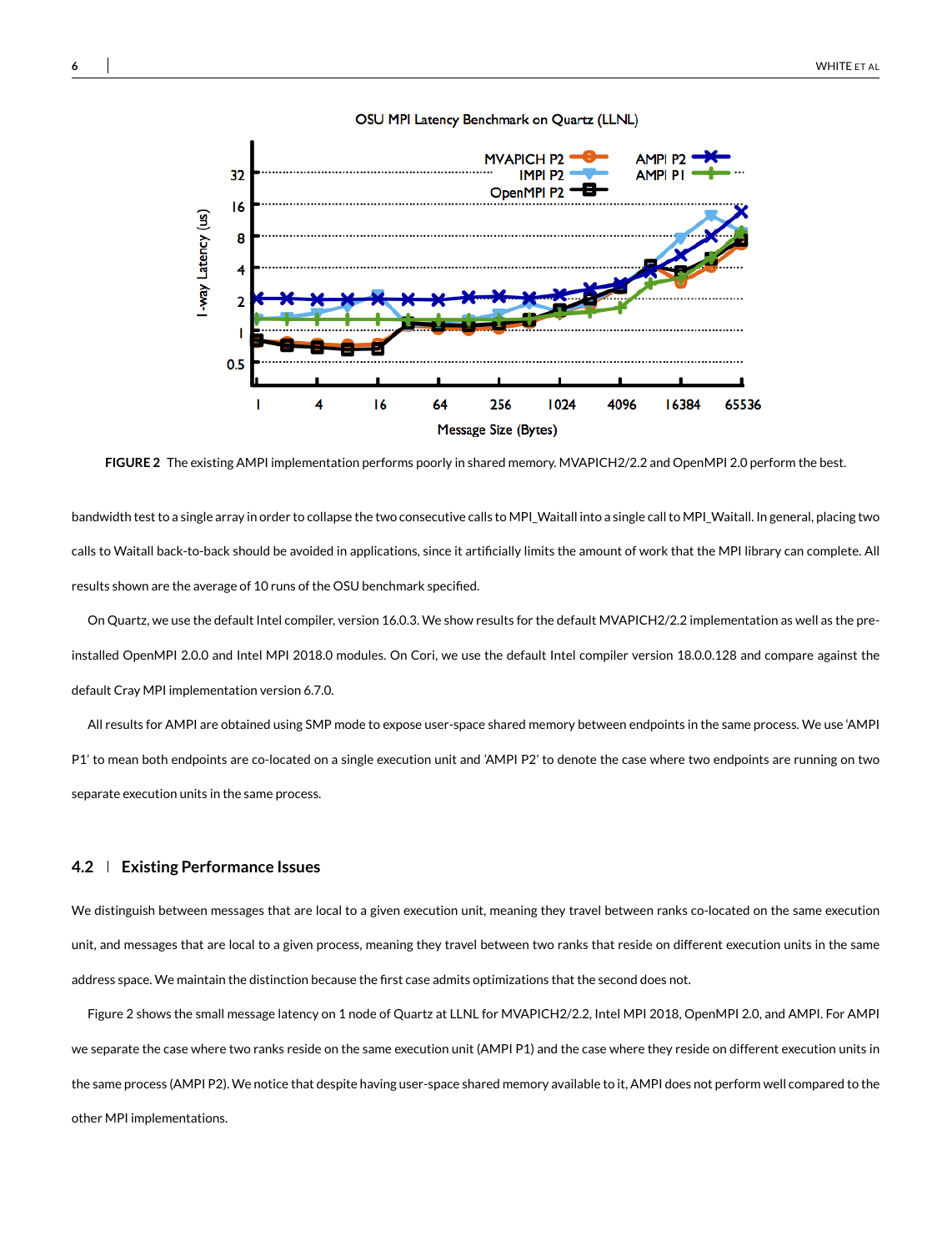

**FIGURE 3** For messages sized 64KB to 4MB, all three process-based MPI implementation attain similar performance while AMPI P2 is consistently around 2x slower.



**FIGURE 4** Large message latency suffers from an intermediate copy in AMPI P1 and AMPI P2.

For small messages, AMPI P2 consistently has the highest latency, with the exception being Intel MPI at a certain few sizes. AMPI is 2.81x worse than MVAPICH2/2.2 for 8 byte messages. AMPI P1 also has higher latency than MVAPICH2/2.2 and OpenMPI for many small message sizes. AMPI P1 is 81% slower than MVAPICH2/2.2 for 8 byte messages.

For large message sizes, seen in figures 3 and 4, AMPI's existing point to point communication performs even worse compared to the other MPI implementations. AMPI in both cases is 3x worse than the other MPI implementations for messages larger than 16MB. Looking at bandwidth utilization, AMPI fares no better, doing 2x worse at its peak bidirectional bandwidth usage than MVAPICH2/2.2, as shown in figure 5. In addition,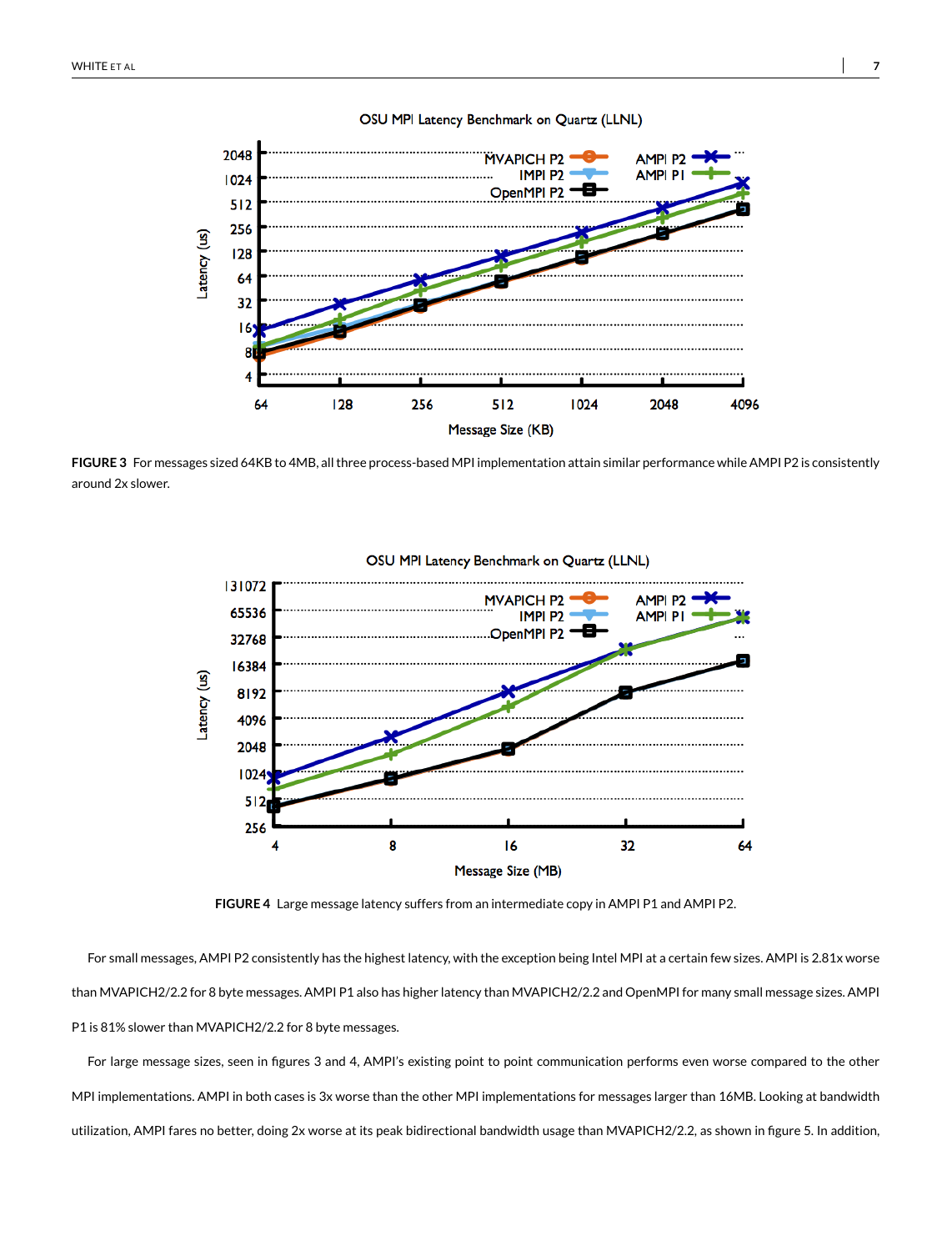

#### OSU MPI Bidirectional Bandwidth Benchmark on Quartz (LLNL)

**FIGURE 5** Bidirectional bandwidth results for messages sized 4KB to 64MB.



#### OSU MPI Latency Benchmark on Quartz (LLNL)

**FIGURE 6** Latencies of small messages on the Haswell partition of Cori.

the same performance trends hold true on one node of the Haswell partition of Cori at NERSC. Figures 6 and 7 show that AMPI's small message latency and bidirectional bandwidth are both poor compared to Cray MPI.

# **5 PERFORMANCE OPTIMIZATIONS**

In order to understand why AMPI is performing so poorly, we profile its performance on the messaging latency benchmark. Table 1 breakdown the time spent in AMPI by three parts: time spent in Charm++ scheduling (this includes the ULT context switching time), time spent copying the message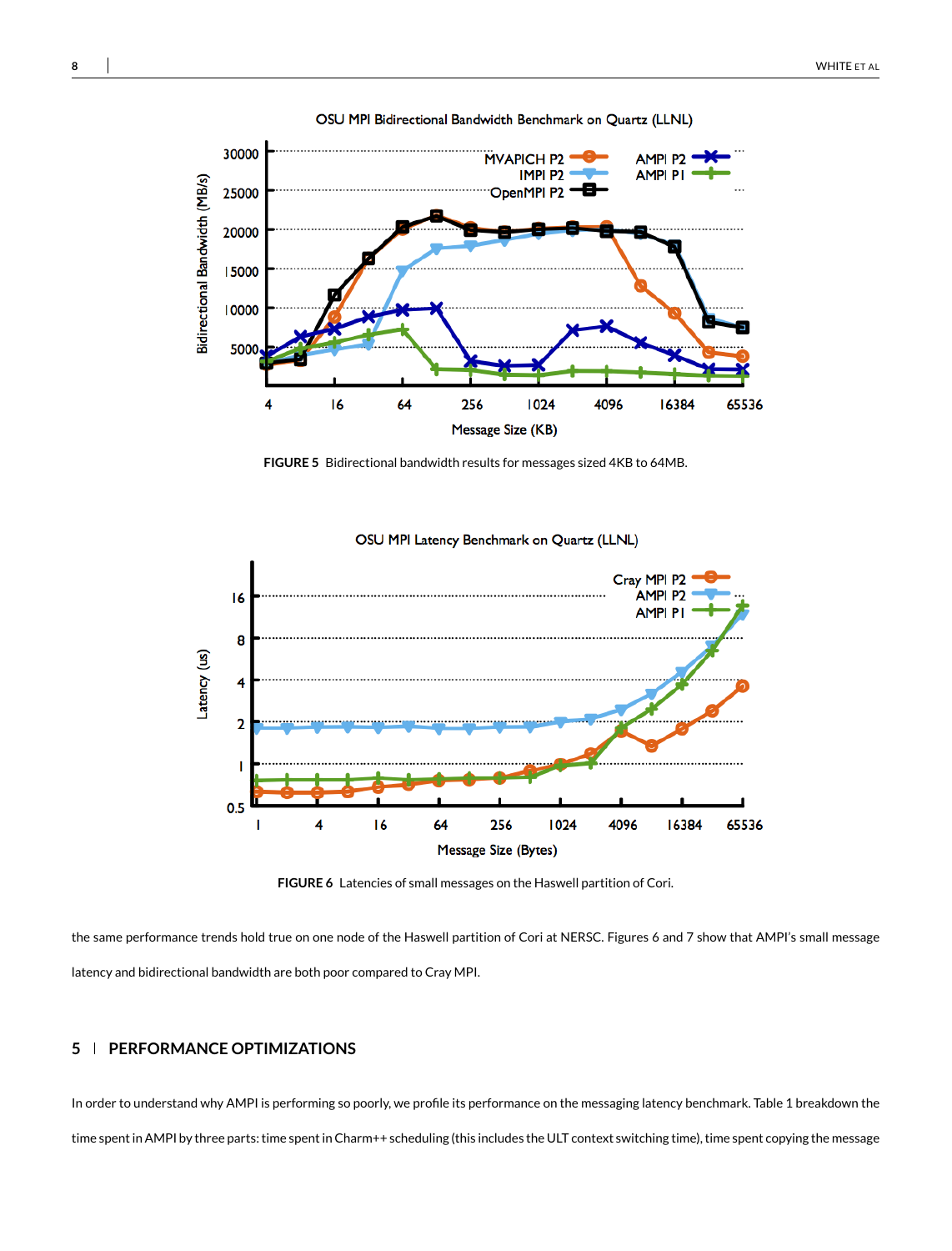

OSU MPI Bidirectional Bandwidth Benchmark on Cori-Haswell (NERSC)

**FIGURE 7** Bidirectional bandwidth of messages sized 4KB to 64MB.

| Overhead per message | 0-B message | 1-MB message |
|----------------------|-------------|--------------|
| <b>Scheduling</b>    | 1.02        | 1.04         |
| Memory copy          | 0.00        | 162.86       |
| Other                | 0.25        | 1.31         |

**TABLE 1** Overhead per message in microseconds (µs). Breakdown of time spent inside AMPI per one-way message latency. Scheduling includes the ULT context switching overhead, memory copy is the time to copy the message payload, and other includes message matching and Charm++ message creation.

payload, and time spent otherwise inside AMPI (message creation and matching). We see that for small messages, much of the time is consumed within the scheduler, and that for large messages, an inordinate amount of time is spent in memory copy operations. The cost of message creation and matching increases slightly with the message size because the cache is polluted by the intermediate copy in the large message case.

#### **5.1 Scheduling Overheads & Optimizations**

We optimize the scheduling overhead in three separate ways. First, we optimize the ULT context switching routines themselves. Charm++ already includes support for multiple implementations of its ULT interface. These include implementations based on pthreads, Windows fibers, Quick-Threads, the (deprecated) POSIX ucontext interfaces, and a jump-buffer based implementation. By default Charm++ uses the ucontext ULT implementation on most Linux-based platforms. However, replacing the ULT implementation with others, we found that QuickThreads performed the best. QuickThreads uses assembly instructions to save and restore only the registers that are needed for swapping ULT contexts. The time spent in scheduling and context switches went down from 1.02  $\mu$ s to 415 ns when we switched from ucontext to QuickThread ULTs. Note that there are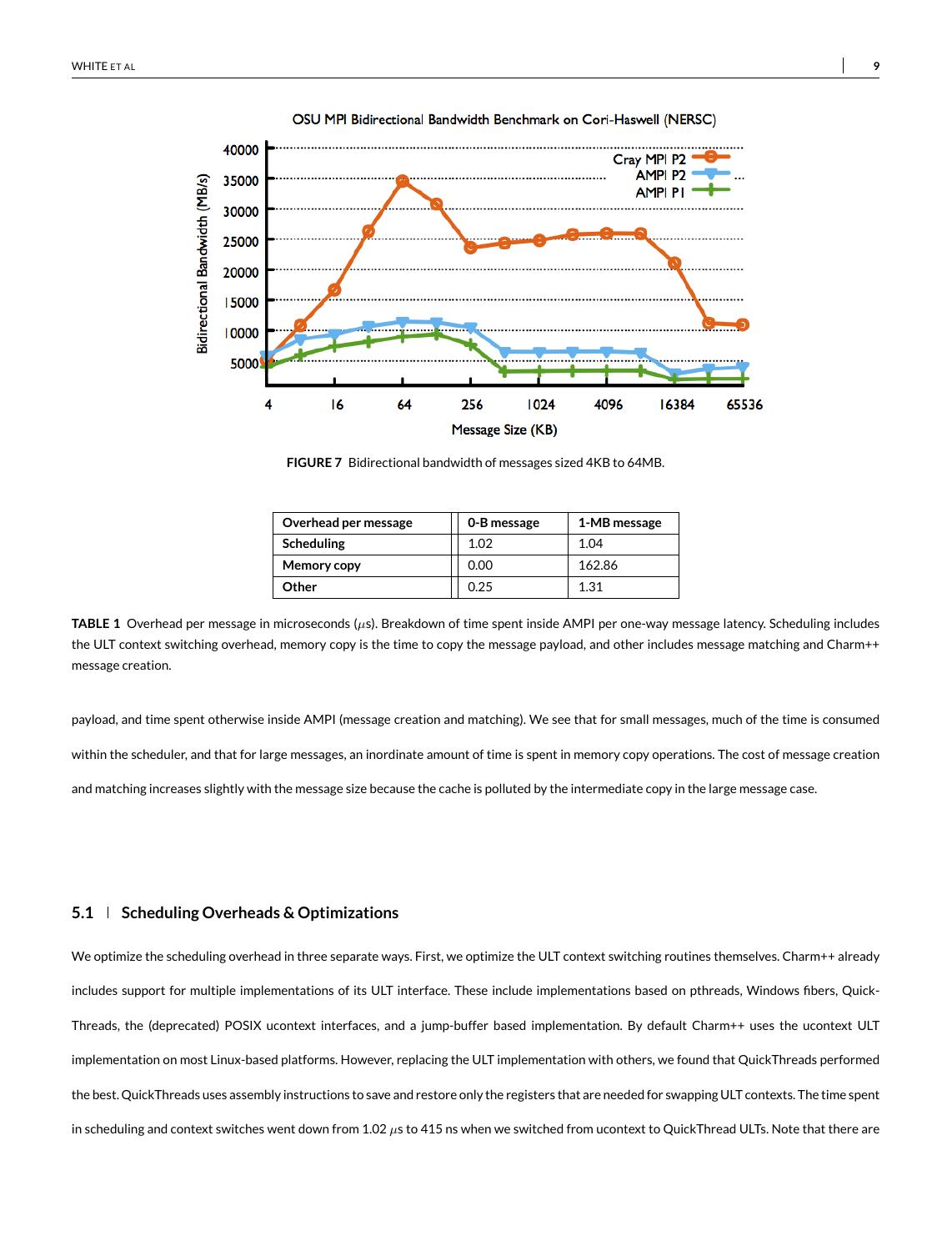two context switches per eager message transmission: one from the sender thread to the scheduler, and another from the scheduler thread to the receiver thread.

Second, we reduce the number of context switches needed when executing MPI\_Waitall, which is used in the bidirectional bandwidth benchmark. Previously, AMPI would set a counter in MPI\_Waitall equal to the number of requests, then would test all requests for completion and decrement the counter for each completed request. If after looping over the array of requests there remained one or more incomplete requests, the thread would suspend itself until a message arrived. Once any message for that rank arrived, the thread would be awoken and would repeat the check of all requests. This loop would execute until all requests had completed. Consequently, messages that matched requests that were not currently being blocked on would resume the thread only to accomplish no effective progress, and messages that did match a blocked on request would result in a context switch even if that request was not the last one needed to complete the Waitall operation.

In order to avoid unnecessary context switches inside MPI\_Waitall, we associate a counter with each rank of the number of requests it is currently blocked on, and we add a boolean flag to each request object that specifies if it is currently blocked on or not. Inside Waitall, we now check all requests for completion once, marking incomplete ones as 'blocked on' and incrementing the rank's counter. Then if the counter is nonzero, the thread remains suspended. As messages arrive, if they match a request that is currently blocked on, we decrement the rank's counter. If after processing a matched message, the rank's counter is zero, that rank's thread is awoken. This ensures that the thread is only awoken once it can complete the entire Waitall operation. The benefit of maintaining the counter as part of the rank's state is visible in the bidirectional bandwidth benchmark for small messages, which improves 2.17x for 64 byte messages from 100.62 MB/s to 217.05 MB/s.

Third, we observe that AMPI messages incur unnecessary trips through the scheduler. In AMPI the sender would copy its buffer into a Charm++ message, stick the message in the Charm++ scheduler queue, and eventually suspend itself upon reaching a blocking MPI call. Then, the message would be delivered to a task on the receiver, who would potentially match the message to a request object, deserialize the messsage's payload to the receiver's buffer, and potentially resume the receiver's thread. Instead of taking this trip through the scheduler, we can look up the receiver's local AMPI object and call methods on it directly as a C++ object. Charm++ has support for making this local object lookup automatic in what it calls 'inline' entry methods (tasks), which execute inline if the callee object is on the same execution unit as the caller, and otherwise sends a message. Using inline entry methods reduces the number of trips through the Charm++ scheduler, lowering the latency of all local communication calls. With these optimizations in place, the latency of small messages is reduced from 1.29  $\mu$ s to 0.73  $\mu$ s on one execution unit of Quartz.

#### **5.2 Memory Pooling**

The majority of the cost is still inside the ULT context switching, which cannot be avoided entirely. Of the remaining costs for small messages, we noticed that almost all of the time was spent in four data structures inside AMPI: message creation/deletion, request creation/deletion, and the two message matching queues for posted requests and unexpected messages. For its message matching queues, AMPI was dynamically creating and deleting queue entry objects for each insertion or removal. For all of these data structures, we replaced dynamic memory allocation with memory pools. Request objects and matching queue entries are fixed-size objects, but messages can have arbitrary sizes. We set a threshold size below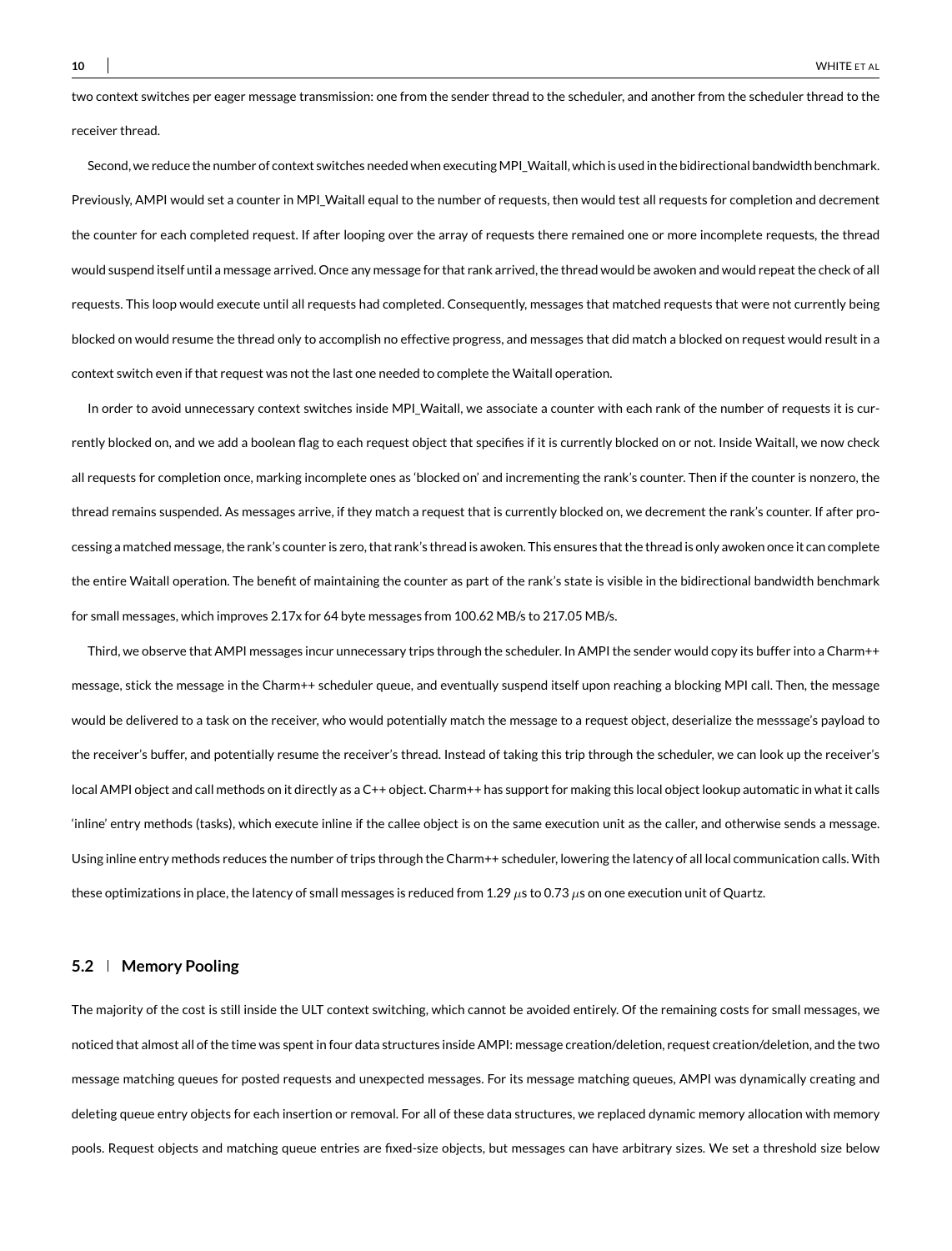which we first check the message pool for one that has been pre-allocated. We set the pooled message size threshold to be by default greater than the size of the short messages used in first step of the rendezvous protocol (64 bytes) described in the next section. By maintaining memory pools of these objects, we eliminate all dynamic memory allocation in the fast path of AMPI's point-to-point messaging protocols. This brings the latency of all messages 64 bytes or smaller down further from 0.73  $\mu$ s to 0.61  $\mu$ s for messages sent and received on the same execution unit, and from 1.14  $\mu$ s to 0.97  $\mu$ s for messages between execution units in the same address space.

#### **5.3 Large Message Optimizations**

Next we look at latencies for large messages in AMPI and identify opportunities for performance improvement. While the 'inline' entry method optimization effectively reduces the scheduling overhead, AMPI still pays the price of copying the message payload twice: first to copy or serialize the buffer into a Charm++ message object on the sender and second to copy or deserialize from the message object to the user's buffer on the receiver.

#### **5.3.1 Locality within an Execution Unit**

For messages sent between endpoints co-located on the same execution unit, no synchronization or locking is required around accesses to another rank's internal messaging data structures. Since AMPI restricts users to MPI\_THREAD\_FUNNELED, we know that only a thread spawned by AMPI can ever call into the runtime. Consequently, if a given rank is running, we know that none of the other ranks on its execution unit can be active inside the runtime, and so no synchronization is needed around accesses to other rank's internal data structures on the same execution unit. The sender can directly peek into the receiver object's data structures to determine if its message's matching request is preposted. Avoiding the intermediate copy of the message payload is easy when the message is expected and the receiver resides on the same execution unit. In this case a single copy operation can be performed from the sender's buffer to the receiver's buffer.

For the case that the message is unexpected, we implemented a rendezvous protocol in AMPI to avoid making an intermediate copy. Thus, when a message is being sent on the same execution unit the sender first checks if its message is expected or not. If not, it deposits a short message in the receiver's unexpected message queue which the receiver will later match. This message contains an object that stores the sender's buffer address, count, process number, a pointer to the sender's datatype object, and a callback object. This object can be used by AMPI when the receiver subsequently matches the message to determine if the sender still resides in the same shared address space, how to perform the copy, and how to notify the sender when it is done. The callback specifies the MPI\_Request corresponding to the send request allocated on the sender, so that when the callback is invoked the sender can lookup and complete the corresponding request object. If the receiver migrates out of the process that the sender thought it was in when it sent its short message, the receiver will send a request back to the sender to effectively resend the data over the network. This case is slower, but should happen only rarely, i.e. in the first iteration after a call to a load balancer resulting in migrations across processes.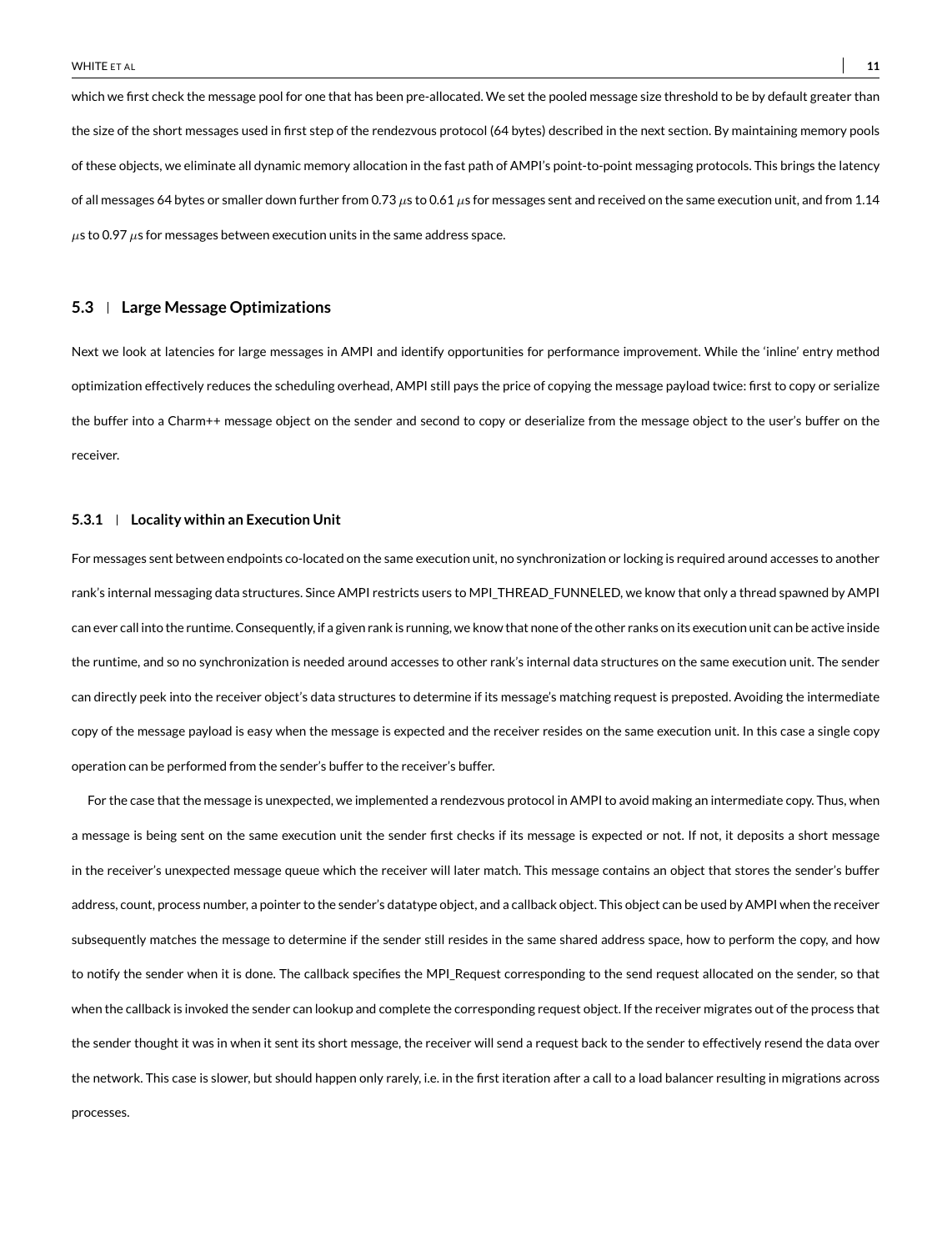#### **5.3.2 Locality within a Process**

All of the optimizations described so far apply to messages between endpoints residing on different execution units as well as the single execution unit case. The main difference between the two scenarios is that across execution units we cannot assume that it is safe to access another endpoint's internal messaging state. In order to synchronize concurrent accesses to the messaging data structures, we rely on Charm++'s message-driven scheduling. Alternative designs would associate one big lock with each endpoint's internal state or finer-grain locking throughout AMPI's data structures. Such designs would need to maintain a table of pointers to all ranks in a given process, and when messaging another rank would need to acquire safe access to its data structures. Instead, we use Charm++ messages for all synchronization between execution units in AMPI. The rendezvous protocol is essentially the same as it was described earlier for one execution unit, with a couple exceptions: one, the short message with the object describing the send buffer is pushed into Charm++ queue on the receiver's execution unit. Sometime later that message is scheduled and the receiver performs the direct user-space memory copy operation. Since the message goes through the scheduler rather than happening inline, the sender creates a send request to track completion of the send buffer. When the receiver is finished with the copy, it sends a message back to the sender so that it can complete its send request. Finally, the receiver thread awakened if the request just completed was being blocked on. Compared to the eager method, this rendezvous protocol adds the cost of completing the sender's request to the total latency. However, it does so to trade-off time spent in memory copy operations on the sender. We find that on Quartz, the cross-over point between the eager and rendezvous protocols is 4 KB in terms of latency.

#### **6 RESULTS**

We call our shared memory-aware implementation 'AMPI-shm'. Figure 8 shows that on Quartz AMPI-shm has 2x lower latency than the previous AMPI implementation, and is now within 33% of MVAPICH2/2.2 for all message sizes under 1024 bytes. AMPI-shm provides lower latency than MVAPICH2/2.2 for all message sizes greater than 1024 bytes and is up to 2.33x faster for 64MB messages (figures 9-10). For messages between endpoints co-located on the same execution unit, AMPI-shm has 58% lower latency than AMPI for small messages.

In addition to providing lower latency, the node-aware implementation can use up to 2.76x higher bidirectional bandwidth than before. Compared to MVAPICH2/2.2, it has 26% higher bidirectional bandwidth for large messages (figure 11). AMPI-shm P1 also provided 2.31x higher bidirectional bandwidth than AMPI P1. In fact, AMPI can now saturate all of the main memory bandwidth that is available to two cores of a node for messaging. We measured the maximum memory bandwidth using the STREAM copy benchmark [\(28\)](#page-18-8), which on two cores of Quartz achieved a bandwidth of 25,926 MB/s. No process-based MPI implementation on Quartz was able to reach the memory bandwidth limit.

On Cori, we see similar improvements using the shared memory-aware AMPI implementation compared to the previous implementation. For the small messages sizes shown in figure 12, AMPI-shm has 2x lower latency than AMPI for both cases of co-located endpoints and endpoints on different execution units in the same process. For 0 byte messages, our new implementation has an average latency of only 380 ns. For large messages, seen in figures 13 and 14, AMPI-shm provides up to 3.99x lower latency. For 0 byte messages, Cray MPI performs better, while for 64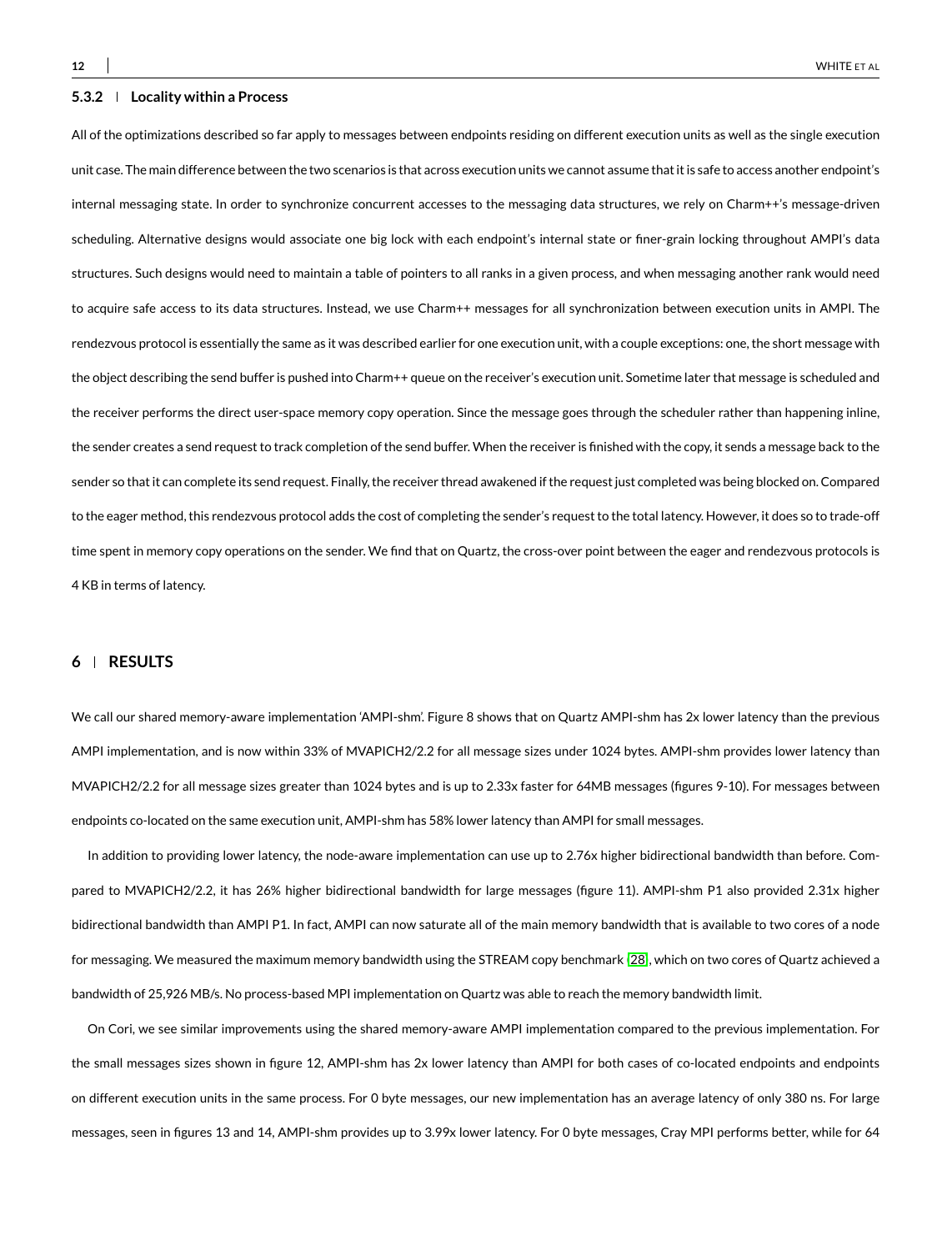

**FIGURE 8** For small messages, our design brings AMPI within 33% of the best process-based MPI implementation.



OSU MPI Latency Benchmark on Quartz (LLNL)

**FIGURE 9** For large messages, the user-space single copy method achieves lowest latency.

MB message sizes, AMPI-shm is 37% faster. For nearly all message sizes greater than 4 KB and less than 32 MB, Cray MPI and AMPI-shm perform nearly identically in terms of latency. We expect Cray MPI's performance is due to the lower overhead of the XPMEM kernel module on Cray's operating system compared to the kernel modules and interprocess copy mechanisms (CMA, LiMIC2) used by MPI implementations on commodity Linux clusters such as Quartz.

For the bidirectional bandwidth benchmark, shown in figure 15, we see AMPI-shm and Cray MPI both achieve full bandwidth utilization. On Cori, STREAM copy gives a maximum memory bandwidth of 33,760.24 MB/s on two cores.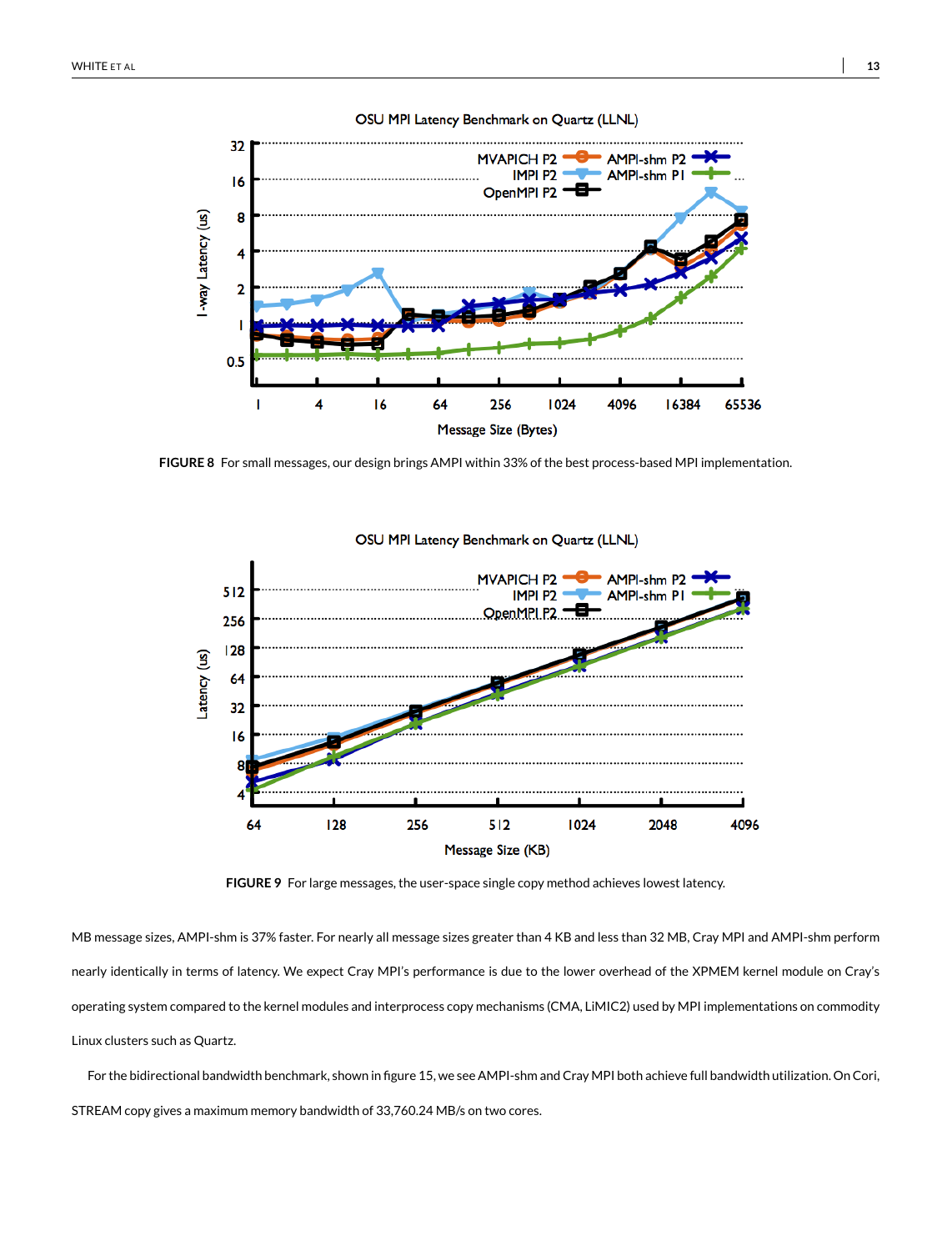

**FIGURE 10** At the largest message sizes of 32 and 64 MB, AMPI-shm P1 and P2 have 2.33x better latency than the process-based MPI implementations.



**FIGURE 11** The shared memory-aware implementation of AMPI outperforms process-based MPI implementations in terms of bidirectional bandwidth. STREAM copy achieves a bandwidth of 25,926 MB/s on two cores of Quartz.

### **7 EXTENSIONS & FUTURE WORK**

# **7.1 Collectives**

AMPI currently implements most of MPI's collective routines by using Charm++'s equivalent collective operations. Charm++ provides built-in support for all kinds of reduction operations, allreduce, barriers, broadcasts, gathervs, and allgathervs. Since AMPI uses these routines directly, its collective implementations do not benefit transparently from improvements to its point-to-point communication routines. In the future we plan to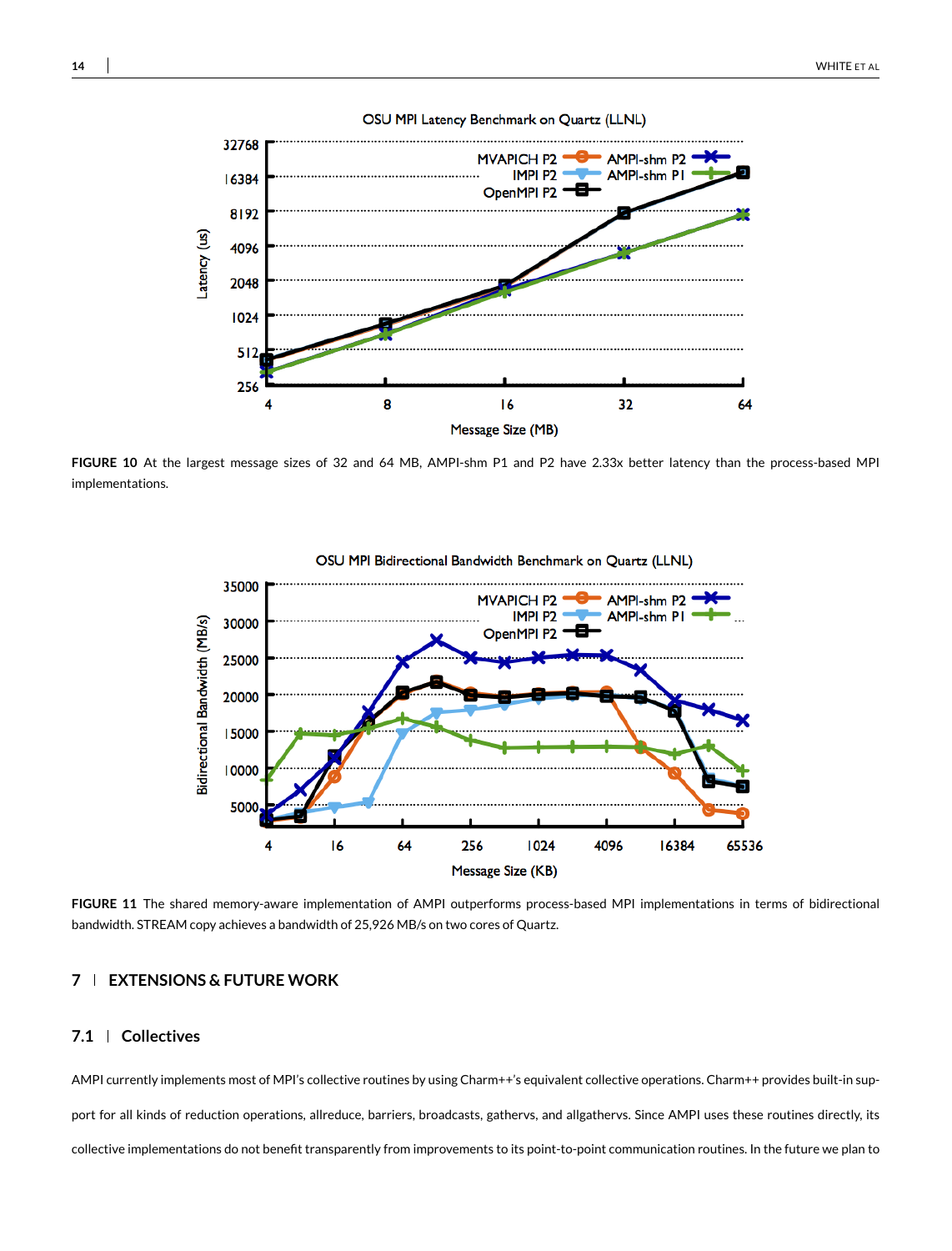

#### OSU MPI Latency Benchmark on Cori-Haswell (NERSC)

**FIGURE 12** For small messages on a single execution unit, AMPI-shm outperforms Cray MPI. For messages between execution units, Cray MPI is still 1.44x faster.



OSU MPI Latency Benchmark on Cori-Haswell (NERSC)

**FIGURE 13** For messages sized 64KB to 4MB, AMPI-shm performs similarly to Cray MPI.

add support for hierarchical collectives, in which all ranks in the same shared address space can aggregate their contributions in shared memory before or after off-node communication is done as necessary.

# **7.2 Derived datatypes**

A naive design supporting derived datatypes would send a short message over for each contiguous part of the sender's non-contiguous buffer, resulting in as many Charm++ messages being created and scheduled as there are contiguous parts of the non-contiguous datatype. We currently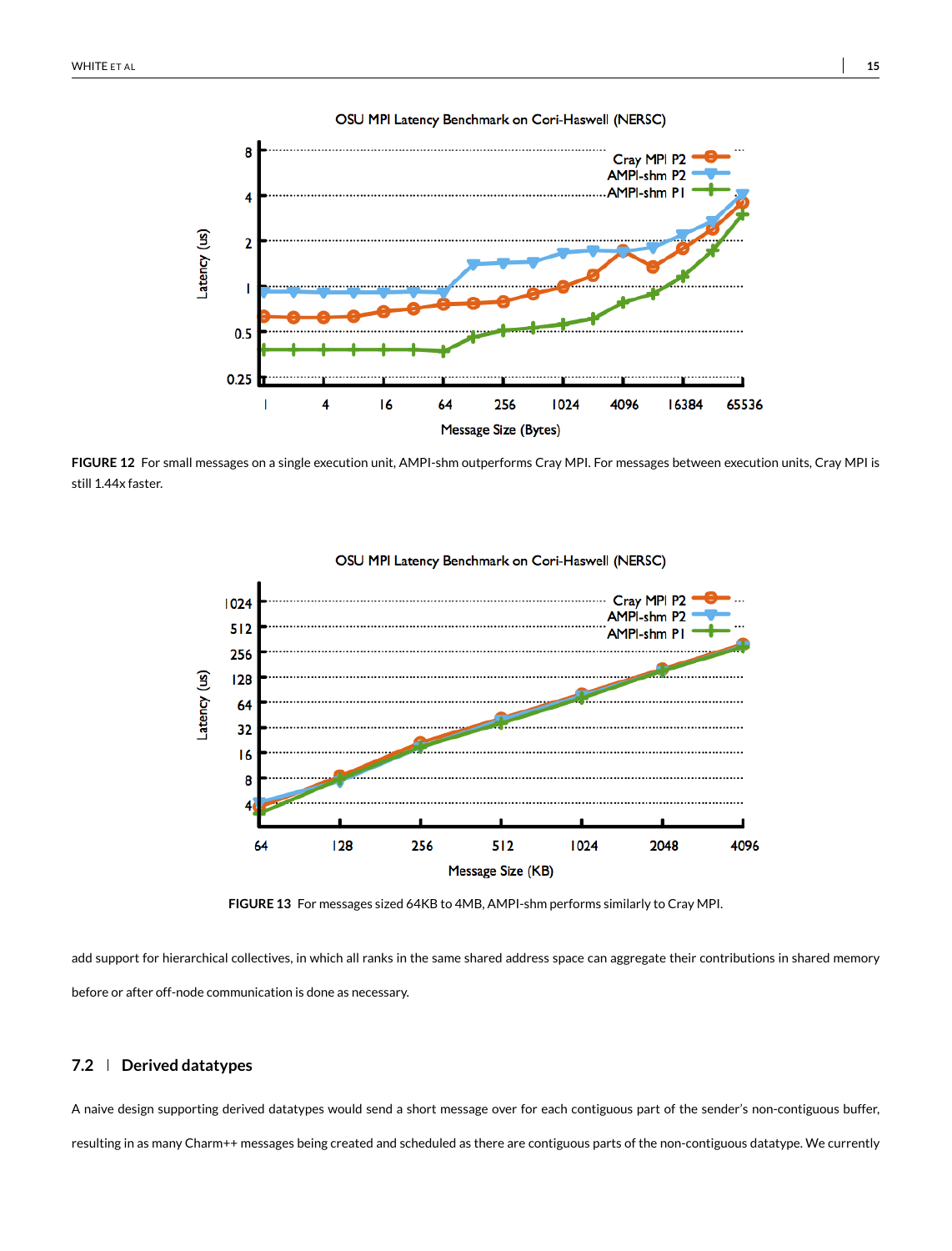

#### OSU MPI Latency Benchmark on Cori-Haswell (NERSC)

**FIGURE 14** At the largest message sizes of 32 and 64 MB, AMPI-shm P1 and P2 have 37% lower latency than Cray MPI.



OSU MPI Bidirectional Bandwidth Benchmark on Cori-Haswell (NERSC)

**FIGURE 15** AMPI-shm P2 performs similarly to Cray MPI in terms of bidirectional bandwidth. STREAM copy achieves a bandwidth of 33,760.24 MB/s on two cores of Cori's haswell partition.

send a pointer to the sender's internal datatype object in the short message so that the receiver can use it to do the direct copy. This in principle allows for a direct copy from a buffer with a non-contiguous send datatype to a buffer with a non-contiguous receive datatype; however, AMPI's internal datatypes library does not yet support making direct copies between two non-contiguous datatypes, so an intermediate buffer is created and used.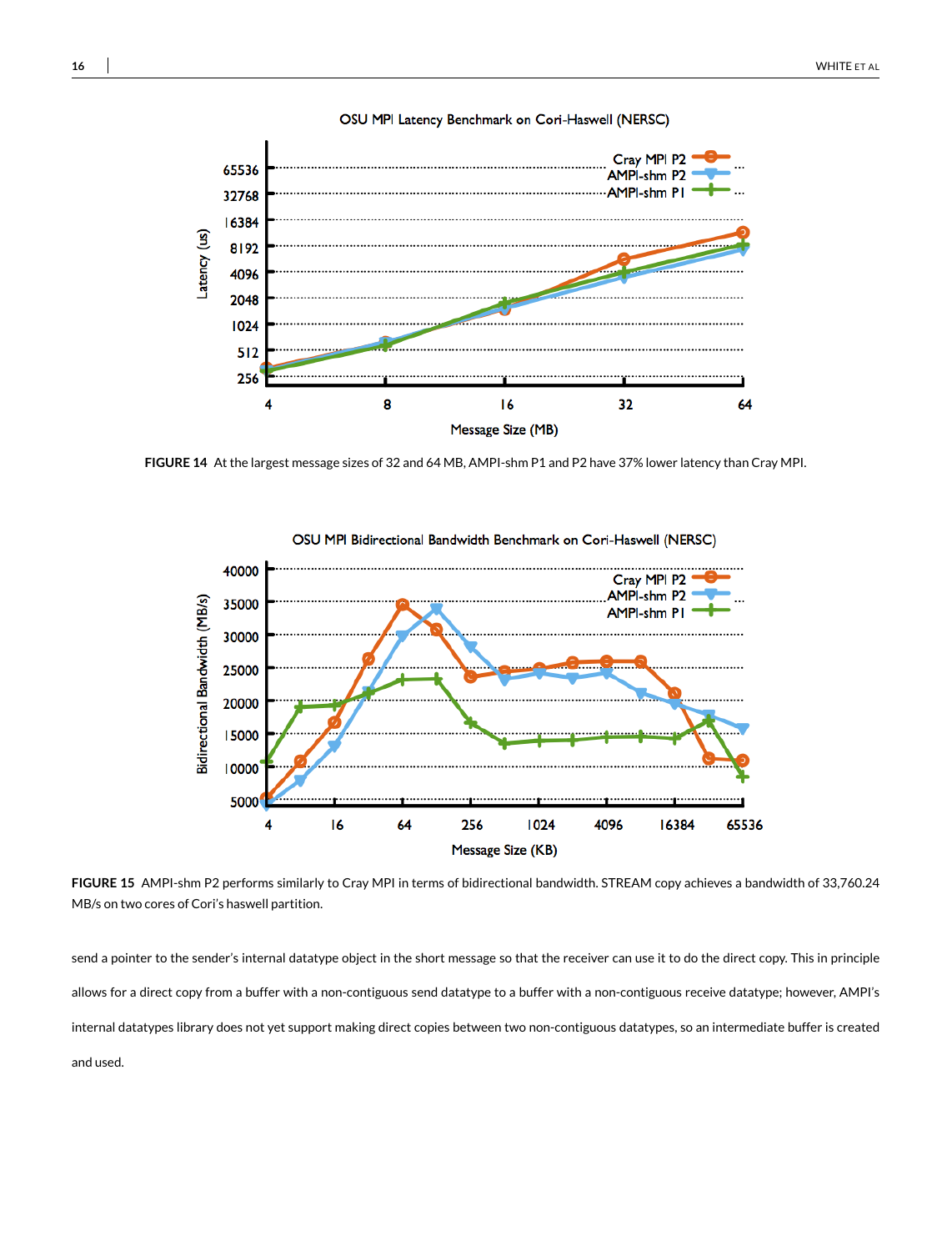#### **7.3 Shared memory windows**

AMPI does not yet support MPI-3's shared memory windows, but we intend to implement that interface with optimizations for user-space shared memory in the future. Kernel-assisted shared memory interfaces can incur TLB overheads when accessing pages from other processes, as we have seen in this work.

#### **7.4 'Zero copy' communication across processes**

We note that kernel-assisted interprocess copy mechanisms could be used to extend this work for the case where multiple processes are launched within a single hardware node. This is usually done on nodes with multiple sockets or NUMA architectures, typically launching one process per NUMA domain.

In order to support 'zero copy' transfers across processes in AMPI, the semantics of Charm++ messaging must be extended. We demonstrated how to perform direct userspace copies across execution units in a single Charm++ process, but to extend our approach to messages across nodes we would need to use the underlying communication APIs for Remote Direct Memory Access (RDMA). Charm++ internally uses RDMA already on its own message objects if they are above certain threshold sizes, but again the semantics of a first class message object do not match well with MPI's. If Charm++ exposed an API for performing remote put and get operations, AMPI's rendezvous protocol would only need to be extended to handle the case where the copy operation happens asynchronously rather than inline, and memory pinning and unpinning would need to be done on networks that require it. The asynchronous completion aspect could be implemented by adding a callback on the receiver to look up and complete the request object. Such an API would also benefit Charm++ libraries, allowing them to communicate data in-place without requiring changes to the application's data structures.

#### **8 CONCLUSIONS**

We presented a shared memory-aware implementation of Adaptive MPI that optimizes for user-space shared memory between endpoints inhabiting the same process. We further optimized for the case where multiple endpoints are co-located on the same execution unit. Our results show that our new design, AMPI-shm, performs much better in terms of both latency and bandwidth compared to the previous AMPI implementation. On Quartz, AMPI-shm has 2x lower latency than the previous AMPI implementation and provides lower latency than MVAPICH2/2.2 for all message sizes greater than 1024 bytes. At message sizes of 64 MB, it is up to 2.33x faster than all process-based MPI implementations on Quartz. For messages between endpoints co-located on the same execution unit, AMPI-shm has 58% lower latency than AMPI for small messages.

In addition to providing lower latency, the node-aware implementation can use up to 2.76x higher bidirectional bandwidth than before, and now can saturate all of the main memory bandwidth for messaging on both systems we tested. For messages of 64 MB, our implementation achieves 3.99x higher bandwidth than MVAPICH2/2.2 on Quartz. Since AMPI does its messaging using a single direct copy in user-space, there is no need for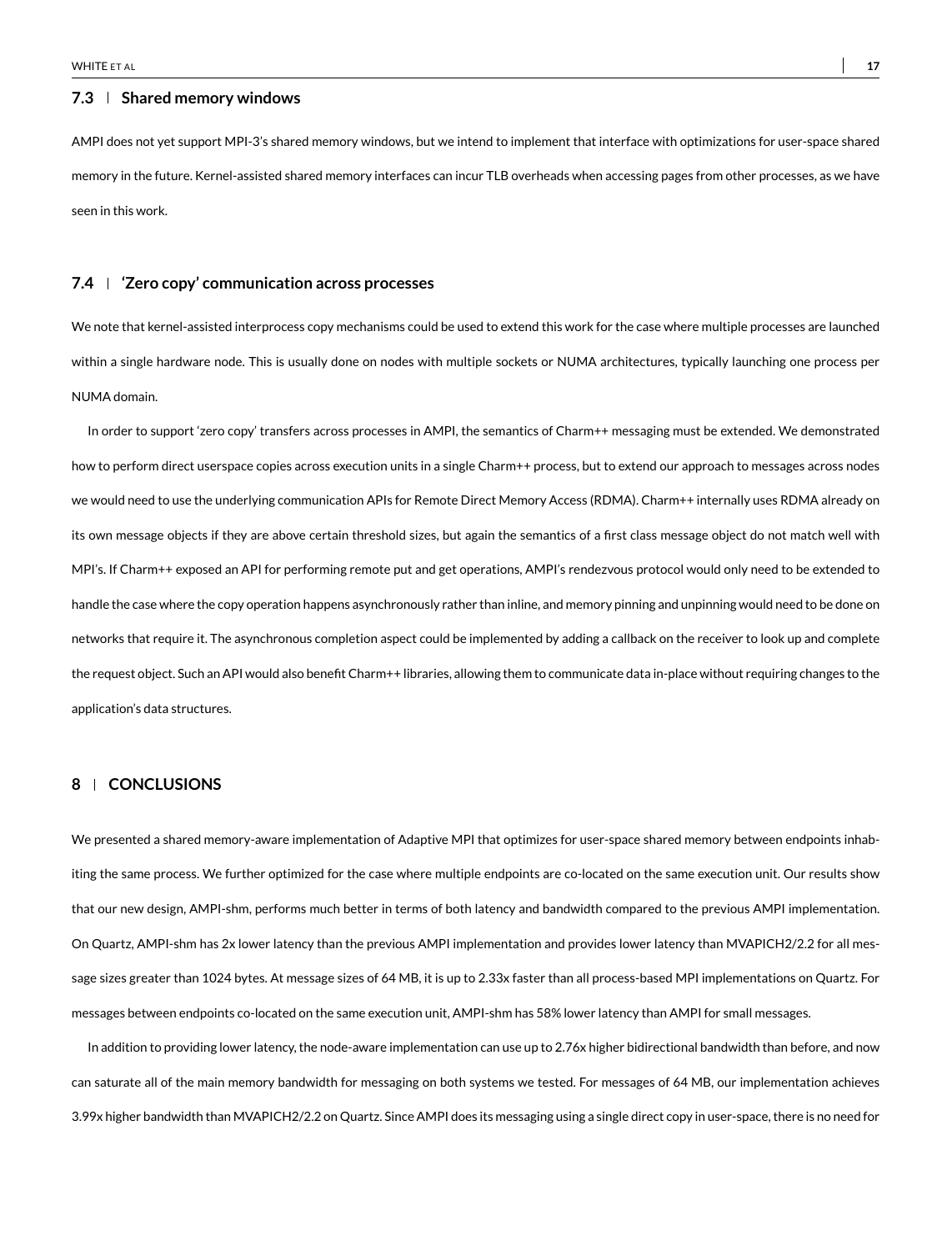intermediate buffers or for non-portable kernel-assisted interprocess copy mechanisms. Overall, our shared memory-aware messaging protocols

provide improved latency and bandwidth compared to the previous AMPI implementation and compared to process-based MPI implementations.

# **ACKNOWLEDGMENTS**

This material is based in part upon work supported by the Department of Energy, National Nuclear Security Administration, under Award Number

DE-NA0002374.

#### **References**

- <span id="page-17-0"></span>[1] Hoefler Torsten, Dinan James, Buntinas Darius, et al. Leveraging MPI's One-sided Communication Interface for Shared-memory Programming. In: EuroMPI'12:132–141Springer-Verlag; 2012; Berlin, Heidelberg.
- <span id="page-17-1"></span>[2] Hoefler Torsten, Dinan James, Buntinas Darius, et al. MPI+MPI: a new hybrid approach to parallel programming with MPI plus shared memory. *Computing.* 2013;95(12):1121–1136.
- <span id="page-17-2"></span>[3] Rabenseifner Rolf, Hager Georg, Jost Gabriele. Hybrid MPI/OpenMP Parallel Programming on Clusters of Multi-Core SMP Nodes. In: PDP '09:427–436IEEE Computer Society; 2009; Washington, DC, USA.
- <span id="page-17-3"></span>[4] Amer Abdelhalim, Lu Huiwei, Wei Yanjie, Balaji Pavan, Matsuoka Satoshi. MPI+Threads: Runtime Contention and Remedies. *SIGPLAN Not..* 2015;50(8):239–248.
- <span id="page-17-4"></span>[5] Dang Hoang-Vu, Seo Sangmin, Amer Abdelhalim, Balaji Pavan. Advanced Thread Synchronization for Multithreaded MPI Implementations. In: CCGrid '17:314–324IEEE Press; 2017; Piscataway, NJ, USA.
- <span id="page-17-5"></span>[6] Dang Hoang-Vu, Snir Marc, Gropp William. Towards Millions of Communicating Threads. In: EuroMPI 2016:1–14ACM; 2016; New York, NY, USA.
- <span id="page-17-6"></span>[7] Huang Chao, Lawlor Orion, Kalé L. V.. Adaptive MPI. In: :306-322; 2003; College Station, Texas.
- <span id="page-17-7"></span>[8] Acun Bilge, Gupta Abhishek, Jain Nikhil, et al. Parallel Programming with Migratable Objects: Charm++ in Practice. In: SC; 2014.
- <span id="page-17-8"></span>[9] Dinan James, Grant Ryan E, Balaji Pavan, et al. Enabling Communication Concurrency Through Flexible MPI Endpoints. *Int. J. High Perform. Comput. Appl..* 2014;28(4):390–405.
- <span id="page-17-9"></span>[10] Huang Chao, Zheng Gengbin, Kumar Sameer, Kalé Laxmikant V.. Performance Evaluation of Adaptive MPI. In: ; 2006.
- <span id="page-17-10"></span>[11] Jain Nikhil, Bhatele Abhinav, White Sam, Gamblin Todd, Kale Laxmikant V.. Evaluating HPC Networks via Simulation of Parallel Workloads. In: SC '16 (to appear); 2016.
- <span id="page-17-11"></span>[12] Zheng Gengbin, Kakulapati Gunavardhan, Kalé Laxmikant V.. BigSim: A Parallel Simulator for Performance Prediction of Extremely Large Parallel Machines. In: :78; 2004; Santa Fe, New Mexico.
- <span id="page-17-12"></span>[13] Besnard Jean-Baptiste, Adam Julien, Shende Sameer, et al. Introducing Task-Containers As an Alternative to Runtime-Stacking. In: EuroMPI 2016:51–63ACM; 2016; New York, NY, USA.
- <span id="page-17-13"></span>[14] Cho Joong-Yeon, Jin Hyun-Wook, Nam Dukyun. Enhanced Memory Management for Scalable MPI Intra-node Communication on Many-core Processor. In: EuroMPI '17:10:1–10:9ACM; 2017; New York, NY, USA.
- <span id="page-17-14"></span>[15] Brightwell Ron, Pedretti Kevin, Hudson Trammell. SMARTMAP: Operating System Support for Efficient Data Sharing Among Processes on a Multi-core Processor. In: SC '08:25:1–25:12IEEE Press; 2008; Piscataway, NJ, USA.
- <span id="page-17-15"></span>[16] Moreaud S., Goglin B., Namyst R., Goodell D.. Optimizing MPI communication within large multicore nodes with kernel assistance. In: :1-7; 2010.
- <span id="page-17-16"></span>[17] Chai L., Hartono A., Panda D. K.. Designing High Performance and Scalable MPI Intra-node Communication Support for Clusters. In: :1-10; 2006.
- <span id="page-17-17"></span>[18] Vienne Jerome. Benefits of Cross Memory Attach for MPI Libraries on HPC Clusters. In: XSEDE '14:33:1–33:6ACM; 2014; New York, NY, USA.
- <span id="page-17-18"></span>[19] Jin Hyun-Wook, Panda Dhabaleswar K.. LiMIC: Support for High-Performance MPI Intra-node Communication on Linux Cluster. In: ICPP '05:184–191IEEE Computer Society; 2005; Washington, DC, USA.